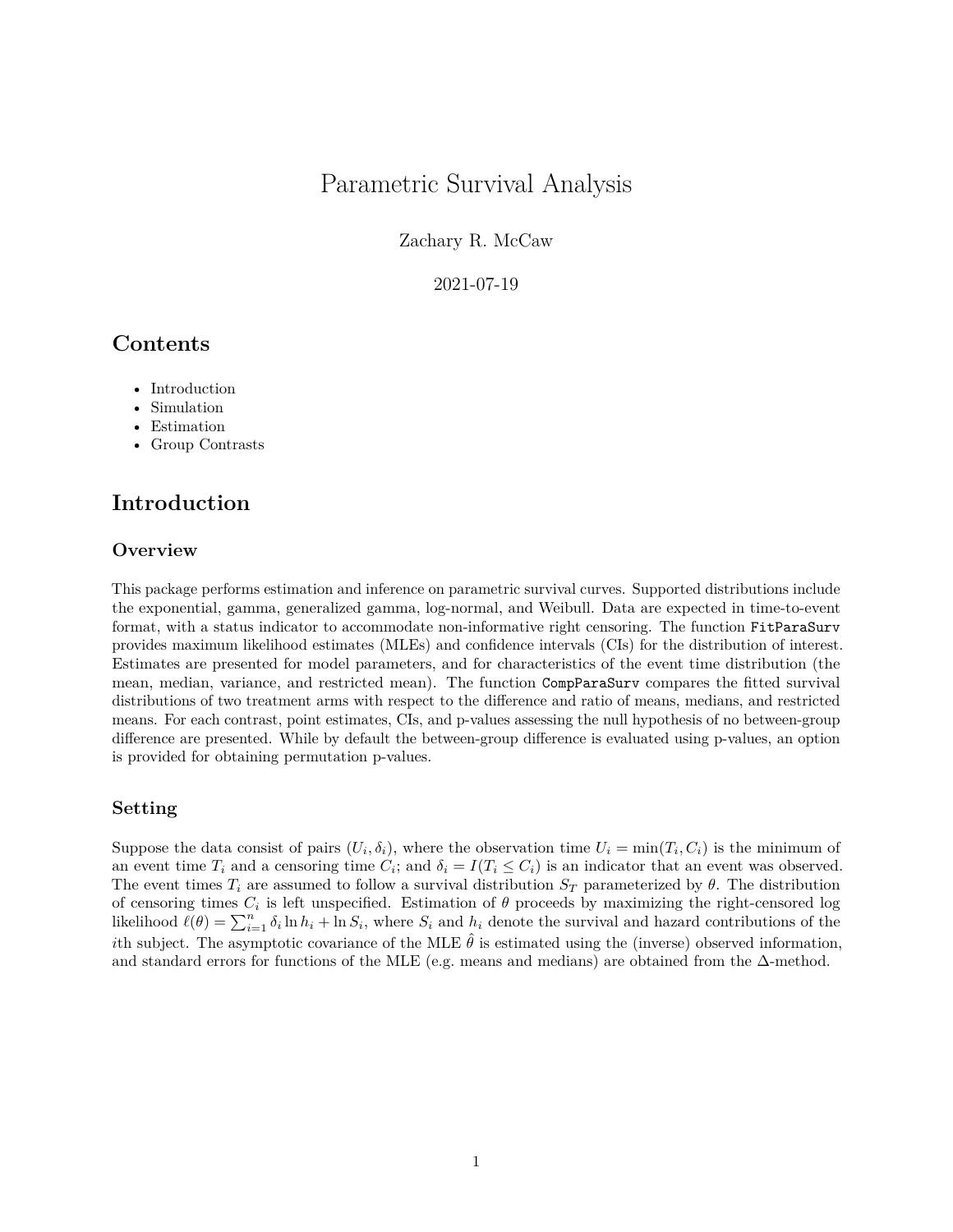# **Estimation**

### <span id="page-1-0"></span>**Overview**

The function FitParaSurv requires a data.frame containing observation times time and status indicators status as input. status is coded as 1 if an event was observed, and as 0 if censored. The distribution of interest is specified using dist, which defaults to Weibull. The output is an object of class fit. The slot fit@Parameters contains the parameter estimates and CIs. The slot fit@Information contains the observed sample information matrix. The slot fit@Outcome contains characteristics of the fitted event time distribution. If truncation times tau are provided, the corresponding RMSTs are stored in fit@RMST. Functions are presented below for simulating from and estimating the exponential, gamma, generalized gamma, log-normal, and Weibull distributions. If an expected censoring proportion p is provided, then the event time are subject to non-informative random right censoring.

### **Exponential**

The exponential distribution is parameterized in terms of the rate  $\lambda$ . The density is:

$$
f(t) = \lambda e^{-\lambda t}, \ t > 0
$$

In the following,  $n = 10^3$  exponential event times are simulated, with rate  $\lambda = 2$  and expected censoring proportion 20%. Generative parameters are recovered using FitParaSurv with dist = "exp".

```
# Generate exponential event time data.
data \leq GenData(n = 1e3, dist = "exp", theta = c(2), p = 0.2)
# Estimate parameters.
fit <- FitParaSurv(data, dist = "exp")
show(fit)
## Fitted Exponential Distribution.
## Estimated Parameters:
## Aspect Estimate SE L U
## 1 Rate 1.949 0.068 1.815 2.083
##
## Distribution Properties:
## Aspect Estimate SE L U
## 1 Mean 0.513 0.018 0.478 0.548
```
## ## 2 Median 0.356 0.012 0.331 0.380 ## 3 Variance 0.263 0.018 0.227 0.300

#### **Gamma**

The gamma distribution is parameterized in terms of the shape  $\alpha$  and rate  $\lambda$ . The density is:

$$
f(t) = \frac{\lambda}{\Gamma(\alpha)} (\lambda t)^{\alpha - 1} e^{-\lambda t}, \ t > 0
$$

In the following,  $n = 10^3$  gamma event times are simulated, with shape  $\alpha = 2$ , rate  $\lambda = 2$ , and expected censoring proportion 25%. Generative parameters are recovered using FitParaSurv with dist = "gamma". RMST at  $\tau = 0.5$  is requested.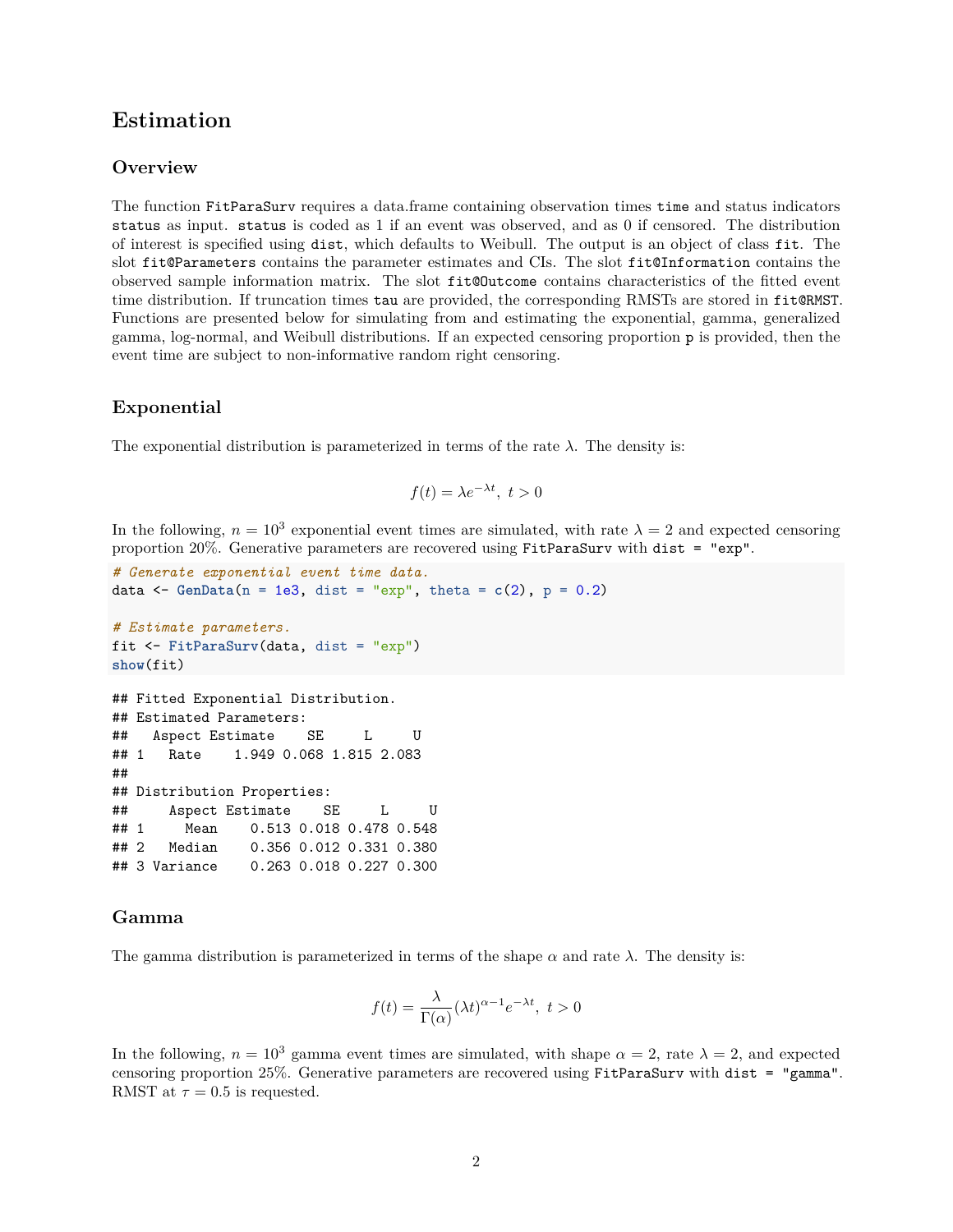```
# Generate gamma event time data.
data \leq GenData(n = 1e3, dist = "gamma", theta = c(2, 2), p = 0.25)
# Estimate parameters.
fit \leq FitParaSurv(data, dist = "gamma", tau = 0.5)
show(fit)
## Fitted Gamma Distribution.
## Estimated Parameters:
## Aspect Estimate SE L U
## 1 Shape 2.236 0.103 2.034 2.438
## 2 Rate 2.292 0.126 2.044 2.539
##
## Distribution Properties:
## Aspect Estimate SE L U
## 1 Mean 0.976 0.024 0.929 1.022
## 2 Median 0.835 0.020 0.795 0.874
## 3 Variance 0.426 0.030 0.366 0.485
##
## Restricted Mean Survival Times:
## Tau Estimate SE L U
## 1 0.5 0.453 0.003 0.447 0.459
```
# **Generalized Gamma**

The generalized gamma distribution is parameterized in terms of shapes  $\alpha$  and  $\beta$ , and rate  $\lambda$ . The density is:

$$
f(t) = \frac{\beta \lambda}{\Gamma(\alpha)} (\lambda t)^{\alpha \beta - 1} e^{-(\lambda t)^{\beta}}, \ t > 0
$$

The standard gamma and Weibull distributions are nested within the generalized gamma. Setting *β* = 1 recovers the standard gamma, while setting  $\alpha = 1$  recovers the Weibull. In the following,  $n = 10^4$  generalized gamma event times are simulated, with shapes  $\alpha = 2$  and  $\beta = 2$ , rate  $\lambda = 2$ , and expected censoring proportion 10%. Generative parameters are recovered using FitParaSurv with dist="gen-gamma". Accurate estimation of the generalized gamma generally requires larger sample sizes. Fitting progress is monitored by setting report = TRUE.

```
set.seed(102)
```

```
# Generate generalized gamma event time data.
data \leq GenData(n = 1e4, dist = "gen-gamma", theta = c(2, 2, 2), p = 0.1)
# Estimate parameters.
fit <- FitParaSurv(data, dist = "gen-gamma", report = TRUE)
show(fit)
## Objective increment: 29.5
## Objective increment: 0.103
## Objective increment: 6.59e-06
## Objective increment: 2.18e-11
## 3 update(s) performed before tolerance limit.
##
## Fitted Generalized Gamma Distribution.
## Estimated Parameters:
```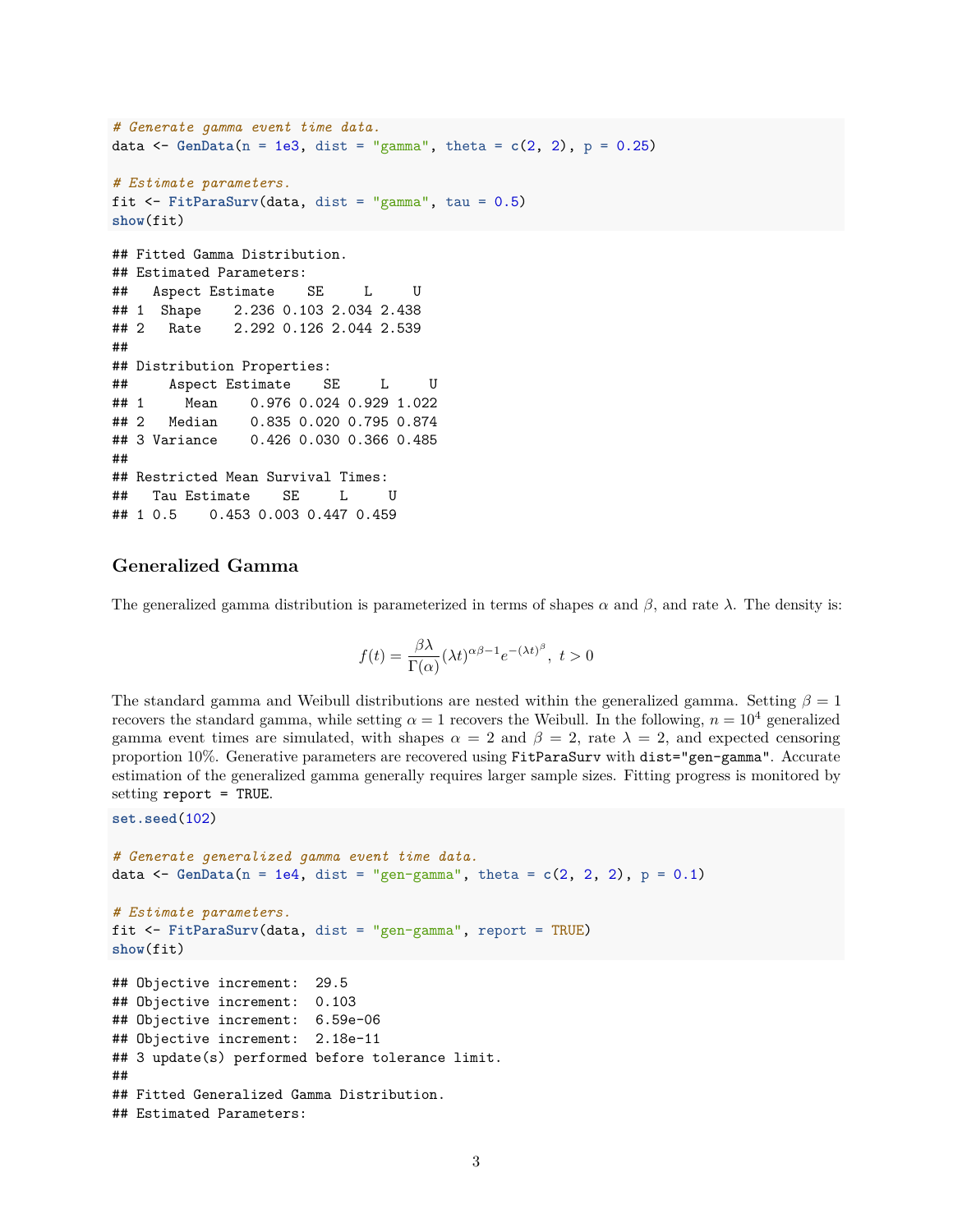```
## Aspect Estimate SE L U
## 1 Alpha 2.020 0.146 1.734 2.306
## 2 Beta 1.996 0.083 1.833 2.160
## 3 Lambda 2.023 0.112 1.803 2.242
##
## Distribution Properties:
## Aspect Estimate SE L U
## 1 Mean 0.661 0.002 0.656 0.666
## 2 Median 0.840 0.026 0.789 0.890
## 3 Variance 0.057 0.001 0.055 0.059
```
The final parameter estimates for the generalized gamma distribution may be sensitive to the initial values. If the Newton-Raphson iteration is initialized too far from the optimum of the log-likelihood, the search may not reach the maximum. If the search halts prematurely, the fitting procedure will indicate that the information matrix was not positive definite. Supplying initial parameter values, as in the following, may help to improve the final estimates.

```
# Initialization.
fit <- FitParaSurv(
  data,
  dist = "gen-gamma",init = list(alpha = 2, beta = 2, lambda = 2))
show(fit)
```
# **Log-Normal**

The log-normal distribution is parameterized in terms of the location  $\mu$  and scale  $\sigma$ . The density is:

$$
f(t) = \frac{1}{t\sigma\sqrt{2\pi}}e^{-\frac{(\ln t - \mu)^2}{2\sigma^2}}, \ t > 0
$$

In the following,  $n = 10^3$  log-normal event times are simulated, with location  $\mu = 1$ , scale  $\sigma = 2$ , and expected censoring proportion 15%. Generative parameters are recovered using FitParaSurv with dist = "log-normal". RMSTs at  $\tan = c(5, 10, 25)$  are requested.

```
# Generate log-normal event time data.
data \leq GenData(n = 1e3, dist = "log-normal", theta = c(1, 2), p = 0.15)
# Estimate parameters.
fit <- FitParaSurv(data, dist = "log-normal", tau = c(5, 10, 25))
show(fit)
## Fitted Log-Normal Distribution.
## Estimated Parameters:
## Aspect Estimate SE L U
## 1 Location 1.039 0.068 0.907 1.172
## 2 Scale 2.081 0.051 1.980 2.182
##
## Distribution Properties:
## Aspect Estimate SE L U
## 1 Mean 24.627 3.242 18.274 30.981
## 2 Median 2.827 0.191 2.452 3.201
## 3 Variance 45430.384 21041.346 4190.104 86670.665
##
```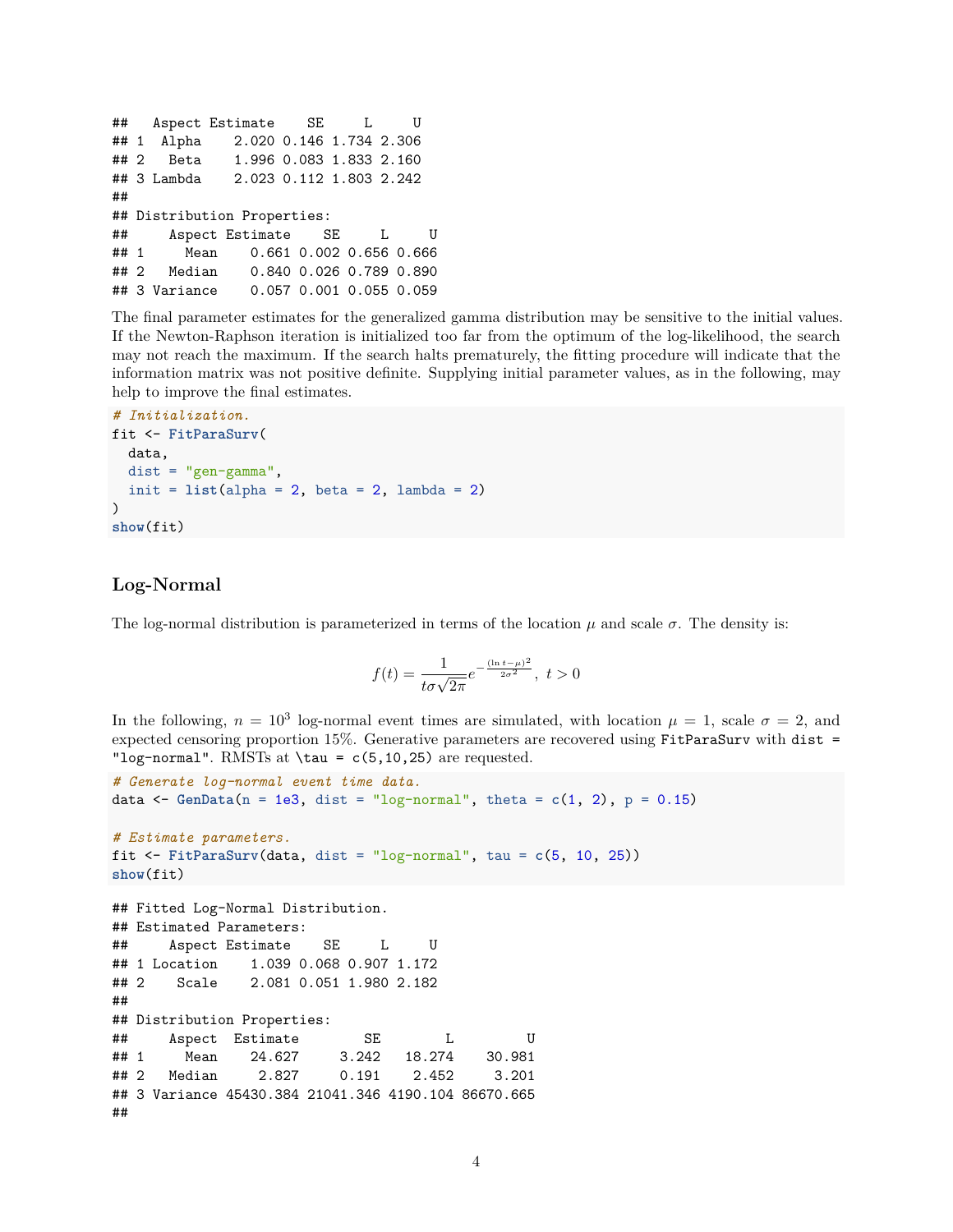```
## Restricted Mean Survival Times:
## Tau Estimate SE L U
## 1 5 2.832 0.059 2.717 2.947
## 2 10 4.450 0.119 4.216 4.684
## 3 25 7.398 0.279 6.852 7.945
```
# **Weibull**

The Weibull distribution is parameterized in terms of the shape  $\alpha$  and rate  $\lambda$ . The density is:

$$
f(t) = \alpha \lambda (\lambda t)^{\alpha - 1} e^{-(\lambda t)^{\alpha}}, \ t > 0
$$

In the following,  $n = 10^3$  Weibull event times are simulated, with shape  $\alpha = 2$ , rate  $\lambda = 2$ , and expected censoring proportion 30%. Generative parameters are recovered using FitParaSurv with dist = "weibull".

```
# Generate Weibull event time data.
data \leq GenData(n = 1e3, dist = "weibull", theta = c(2, 2), p = 0.3)
# Estimate parameters.
```

```
fit <- FitParaSurv(data, dist = "weibull")
show(fit)
```

```
## Fitted Weibull Distribution.
## Estimated Parameters:
## Aspect Estimate SE L U
## 1 Shape 1.994 0.060 1.877 2.111
## 2 Rate 1.961 0.037 1.888 2.035
##
## Distribution Properties:
## Aspect Estimate SE L U
## 1 Mean 0.452 0.009 0.435 0.469
## 2 Median 0.424 0.008 0.408 0.441
## 3 Variance 0.056 0.004 0.049 0.063
```
# <span id="page-4-0"></span>**Group Contrasts**

## **Overview**

The function CompParaSurv takes the observation times time, status indicators status, and the treatment arms arm as inputs. arm is coded as 1 for the target group, and 0 for the reference group. The distributions for the target and reference groups are selected using dist1 and dist0, respectively. If unspecified, the distribution for the reference group defaults to the distribution for the target group, and the distribution for the target group defaults to Weibull. The output is an object of class contrast. The slots contrast@Model1 and contrast@Model2 contain the fitted models for the target and reference groups. See [fit](#page-1-0) for a description of class fit objects. The slot contrast@Location contains the location parameter contrasts, CIs, and p-values. If truncation times tau are specified, the slot contrast@RMST will contain these contrasts.

By default, all CIs are p-values are asymptotic. If the reps argument is supplied, then permutation p-values are calculated using that many reshuffles of the treatment assignments.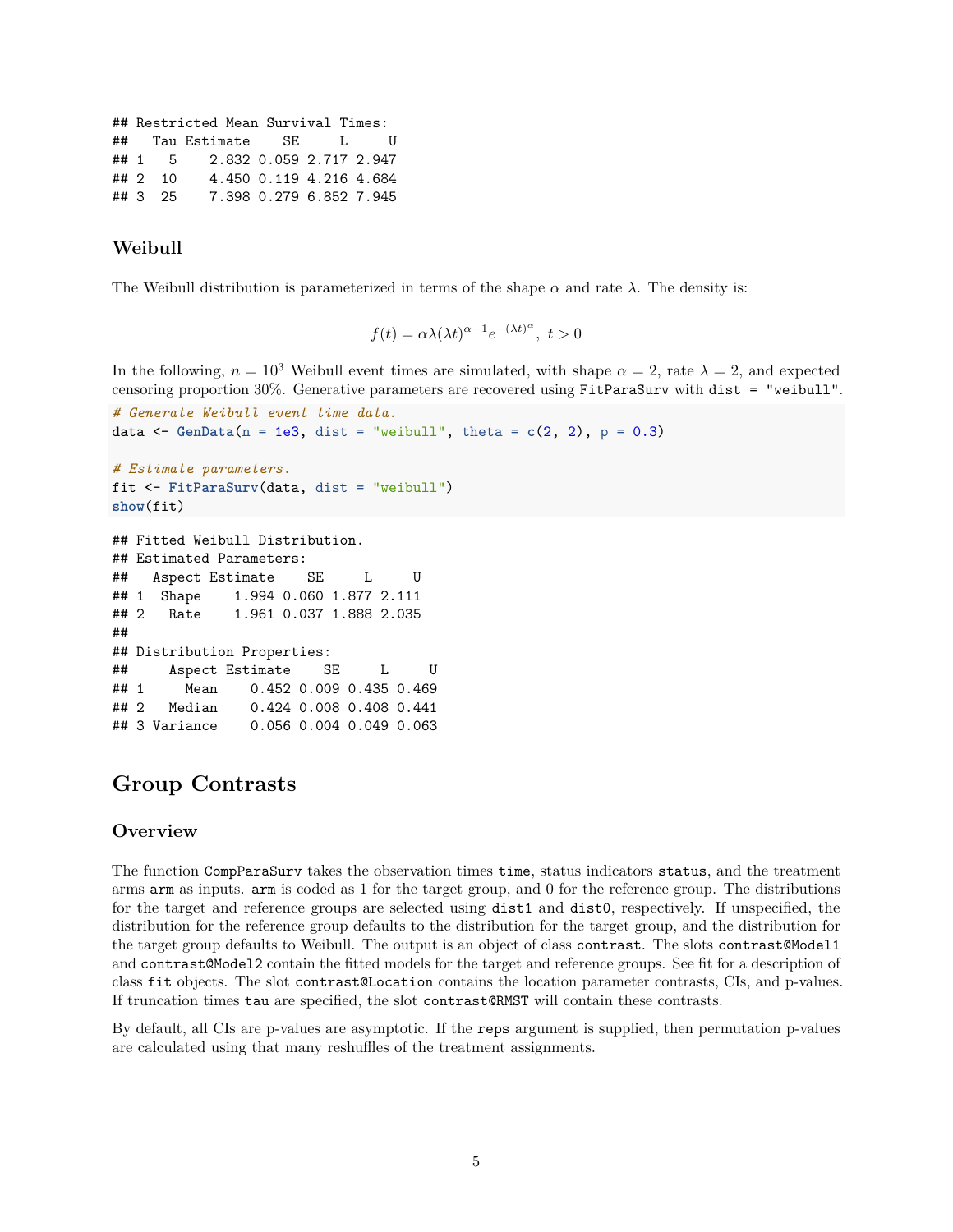# **Examples**

**set.seed**(101)

#### **Comparison of Distinct Gammas**

The target group consists of 10<sup>3</sup> observations from a gamma distribution with shape  $\alpha = 2$ , rate  $\lambda = 1$ , and  $25\%$  censoring. The reference group consists of  $10^3$  observations from a gamma distribution with the same shape  $(\alpha = 2)$  but different rate  $(\lambda = 2)$  and censoring frequency (15%). The true difference of mean survival times is 1*.*0, and the true ratio is 2*.*0. The true difference of median survival times is 0*.*84, and the true ratio is 2.

```
# Target group.
df1 <- GenData(n = 1e3, dist = "gamma", theta = c(2, 1), p = 0.25)df1$arm <- 1
# Reference group.
df0 <- GenData(n = 1e3, dist = "gamma", theta = c(2, 2), p = 0.15)
df0$arm <- 0
# Overall data set.
data <- rbind(df1, df0)
# Compare fitted distributions.
comp <- CompParaSurv(data, dist1 = "gamma", dist0 = "gamma")
cat("\n")
show(comp)
##
## Contrast of Fitted Gamma Distributions.
##
## Fitted Characteristics for Group 1:
## Aspect Estimate SE L U
## 1 Mean 2.046 0.055 1.937 2.154
## 2 Median 1.685 0.046 1.595 1.775
## 3 Variance 2.306 0.175 1.963 2.649
##
## Fitted Characteristics for Group 0:
## Aspect Estimate SE L U
## 1 Mean 1.017 0.024 0.970 1.064
## 2 Median 0.859 0.021 0.818 0.899
## 3 Variance 0.502 0.034 0.436 0.567
##
## Location:
## Contrast Point SE L U P
## 1 Mean1-Mean0 1.029 0.060 0.910 1.147 0
## 2 Mean1/Mean0 2.011 0.072 1.874 2.158 0
## 3 Med1-Med0 0.826 0.050 0.728 0.925 0
## 4 Med1/Med0 1.962 0.072 1.827 2.108 0
```
### **Comparison of Equivalent Weibulls**

Both the target and the reference groups consist of  $10<sup>3</sup>$  observations from the Weibull distribution with shape  $\alpha = 2$  and rate  $\lambda = 2$ . However, the target group is subject to 50% censoring, while the reference group is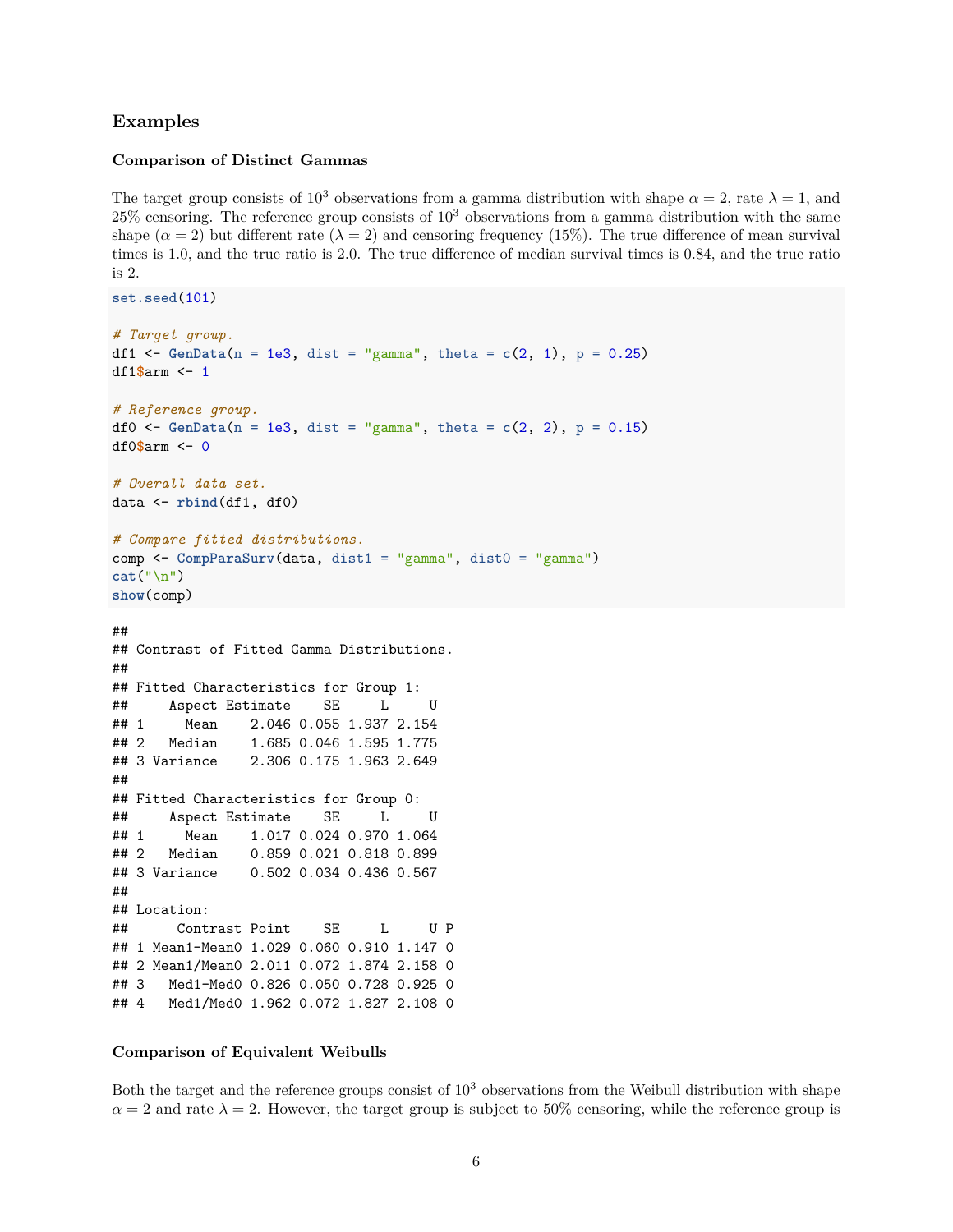```
# Target group.
df1 <- GenData(n = 1e3, dist = "weibull", theta = c(2, 2), p = 0.5)df1$arm <- 1
# Reference group.
d0 <- GenData(n = 1e3, dist = "weibull", theta = c(2, 2), p = 0.0)
d0$arm <- 0
# Overall data set.
data <- rbind(df1, df0)
# Compare fitted distributions.
comp <- CompParaSurv(data, dist1 = "weibull", dist0 = "weibull")
cat("\n")
show(comp)
##
## Contrast of Fitted Weibull Distributions.
##
## Fitted Characteristics for Group 1:
## Aspect Estimate SE L U
## 1 Mean 0.428 0.010 0.410 0.447
## 2 Median 0.403 0.009 0.385 0.420
## 3 Variance 0.050 0.004 0.041 0.058
##
## Fitted Characteristics for Group 0:
## Aspect Estimate SE L U
## 1 Mean 1.018 0.023 0.973 1.063
## 2 Median 0.889 0.022 0.845 0.933
## 3 Variance 0.464 0.028 0.408 0.519
##
## Location:
## Contrast Point SE L U P
## 1 Mean1-Mean0 -0.590 0.025 -0.639 -0.541 0
## 2 Mean1/Mean0 0.421 0.013 0.395 0.448 0
## 3 Med1-Med0 -0.486 0.024 -0.533 -0.438 0
## 4 Med1/Med0 0.453 0.015 0.425 0.484 0
```
uncensored. The true difference in means and medians is 0*.*0. The true ratio of means and medians is 1*.*0.

#### **Log-Normal v. Weibull, Different Means, Same Medians**

**set.seed**(105)

The target group consists of 10<sup>3</sup> observations from a log-normal distribution with location  $\mu = 0$  and scale  $\sigma = \sqrt{2 \ln 2}$ . The reference group consists of 10<sup>3</sup> observations from a Weibull distribution with shape  $\alpha = 2$ and rate  $\lambda = \sqrt{\ln(2)}$ . In each case the expected censoring proportion is 10%. The true difference of mean survival times is 0*.*94, and the true ratio is 1*.*88. The true difference of median survival times is 0*.*0, and the true ratio is 1*.*0.

```
# Target group.
df1 \leftarrow GenData(n = 1e3, dist = "log-normal", theta = c(0, \text{sqrt}(2 * \log(2))), p = 0.1)df1$arm <- 1
```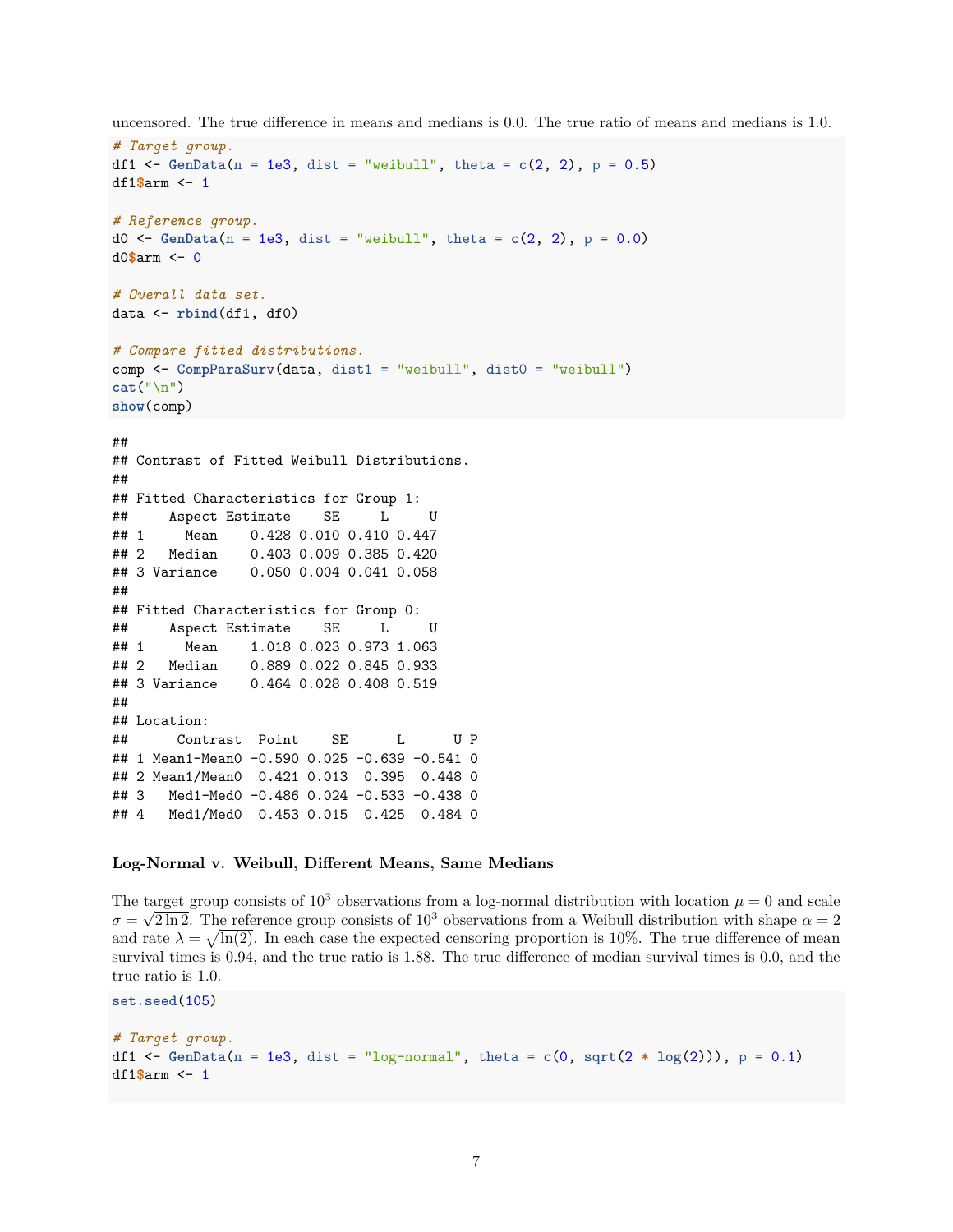```
# Reference group.
d0 <- GenData(n = 1e3, dist = "weibull", theta = c(2, sqrt(log(2))), p = 0.1)
d0$arm <- 0
# Overall data set.
data <- rbind(df1, df0)
# Compare fitted distributions.
comp <- CompParaSurv(data, dist1 = "log-normal", dist0 = "weibull")
cat("\n")
show(comp)
##
## Contrast of Fitted Log-Normal v. Weibull
##
## Fitted Characteristics for Group 1:
## Aspect Estimate SE L U
## 1 Mean 1.963 0.097 1.773 2.154
## 2 Median 1.024 0.038 0.950 1.098
## 3 Variance 10.308 1.741 6.895 13.721
##
## Fitted Characteristics for Group 0:
## Aspect Estimate SE L U
## 1 Mean 1.018 0.023 0.973 1.063
## 2 Median 0.889 0.022 0.845 0.933
## 3 Variance 0.464 0.028 0.408 0.519
##
## Location:
## Contrast Point SE L U P
## 1 Mean1-Mean0 0.945 0.100 0.749 1.141 0.000
## 2 Mean1/Mean0 1.928 0.105 1.733 2.145 0.000
## 3 Med1-Med0 0.136 0.044 0.050 0.221 0.002
## 4 Med1/Med0 1.152 0.051 1.056 1.258 0.001
```
#### **Gamma v. Exponential, Same Means, Different Medians**

**set.seed**(106)

The target group consists of 10<sup>3</sup> observations from a gamma distribution with shape  $\alpha = 4$  and scale  $\lambda = 4$ . The reference group consists of  $10^3$  observations from an exponential distribution with rate  $\lambda = 1$ . In each case the expected censoring proportion is 20%. The true difference of mean survival times is 0*.*0, and the true ratio is 1*.*0. The true difference of median survival times is 0*.*22, and the true ratio is 1*.*32. RMSTs at \tau  $= c(0.5, 1.0, 1.5)$  are requested.

```
# Target group.
df1 <- GenData(n = 1e3, dist = "gamma", theta = c(4, 4), p = 0.2)
df1$arm <- 1
# Reference group.
df0 \leftarrow GenData(n = 1e3, dist = "exp", theta = c(1), p = 0.2)
df0$arm <- 0
# Overall data set.
```